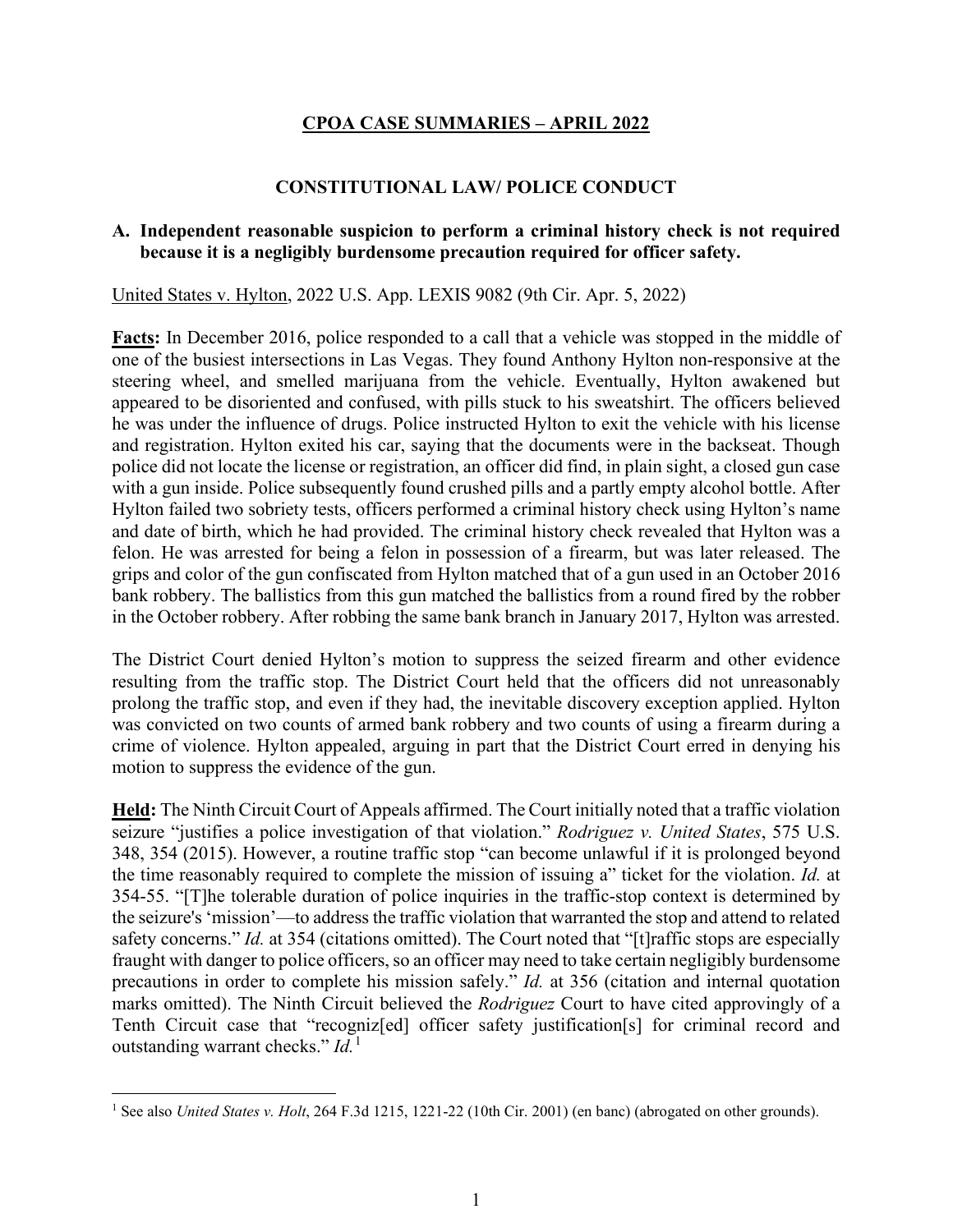On appeal, Hylton argued that the criminal history check conducted by police was a prolongation of the stop and needed to be supported by independent reasonable suspicion. The Ninth Circuit disagreed, holding that a criminal history check is a negligibly burdensome precaution required for officer safety, and the officers thus did not need independent reasonable suspicion to perform the criminal history check.

The Court of Appeals held, alternatively, that even if the criminal history check had unreasonably extended the traffic stop, the District Court's application of the inevitable discovery doctrine was not clearly erroneous. The Ninth Circuit explained that the inevitable discovery rule is an exception to "[t]he doctrine requiring courts to suppress evidence as the tainted 'fruit' of unlawful governmental conduct." *Nix v. Williams*, 467 U.S. 431, 441 (1984). The doctrine applies if, by "following routine procedures, the police would inevitably have uncovered the evidence." *United States v. Young*, 573 F.3d 711, 721 (9th Cir. 2009) (internal quotation omitted). Here, the officers had discovered the gun before any alleged prolongation began. The District Court reasoned that even if the officers had returned the gun and ended the stop before the criminal history check was completed, they still would have discovered that Hylton was a felon only two minutes later. At that point, the officers would have concluded that Hylton was a felon in possession of a gun and would have pulled him over again and seized the gun. The Ninth Circuit concluded that the lower court's application of the inevitable discovery rule was not clearly erroneous.

# **B. Officer's patdown search of defendant wearing baggy clothing and having a history of weapons possession was not supported by reasonable suspicion that he was armed and dangerous during traffic stop.**

People v. Pantoja, 77 Cal. App. 5th 483 (1st Dist. 2022)

**Facts:** In January 2020, Vacaville Police Officer Chris Hill initiated a traffic stop on a vehicle. The officer had noticed that the license plate light and third brake light located at the back window of the vehicle appeared not to be working. The driver said his name was Juan Pantoja. Officer Hill later testified that he vaguely recognized Pantoja and remembered that he "had a history of violence and firearm possession…." Officer Hill had prior contact with Pantoja a few times, but did not recall having any contact with Pantoja when a crime of violence was involved. Pantoja asked if the officer wanted his license, registration, and proof of insurance. Officer Hill did not smell marijuana, saw no signs of intoxication, and did not observe any contraband in plain view. A record check showed Pantoja had a valid license and was not on probation or parole. Pantoja was cooperative throughout and made no furtive gestures or sudden movements during the stop. The officer asked if he could search the vehicle. After Pantoja declined consent to a search, Officer Hill had him exit the vehicle and conducted a patdown search. During the search, the officer found a loaded handgun, and arrested Pantoja.

A District Attorney filed a one-count felony complaint charging defendant with possession of a firearm by a felon. Pantoja filed a motion to suppress evidence of the firearm, arguing the evidence was obtained as the result of an unreasonably prolonged detention and illegal search. The trial court granted the motion and then dismissed the case. The District Attorney appealed.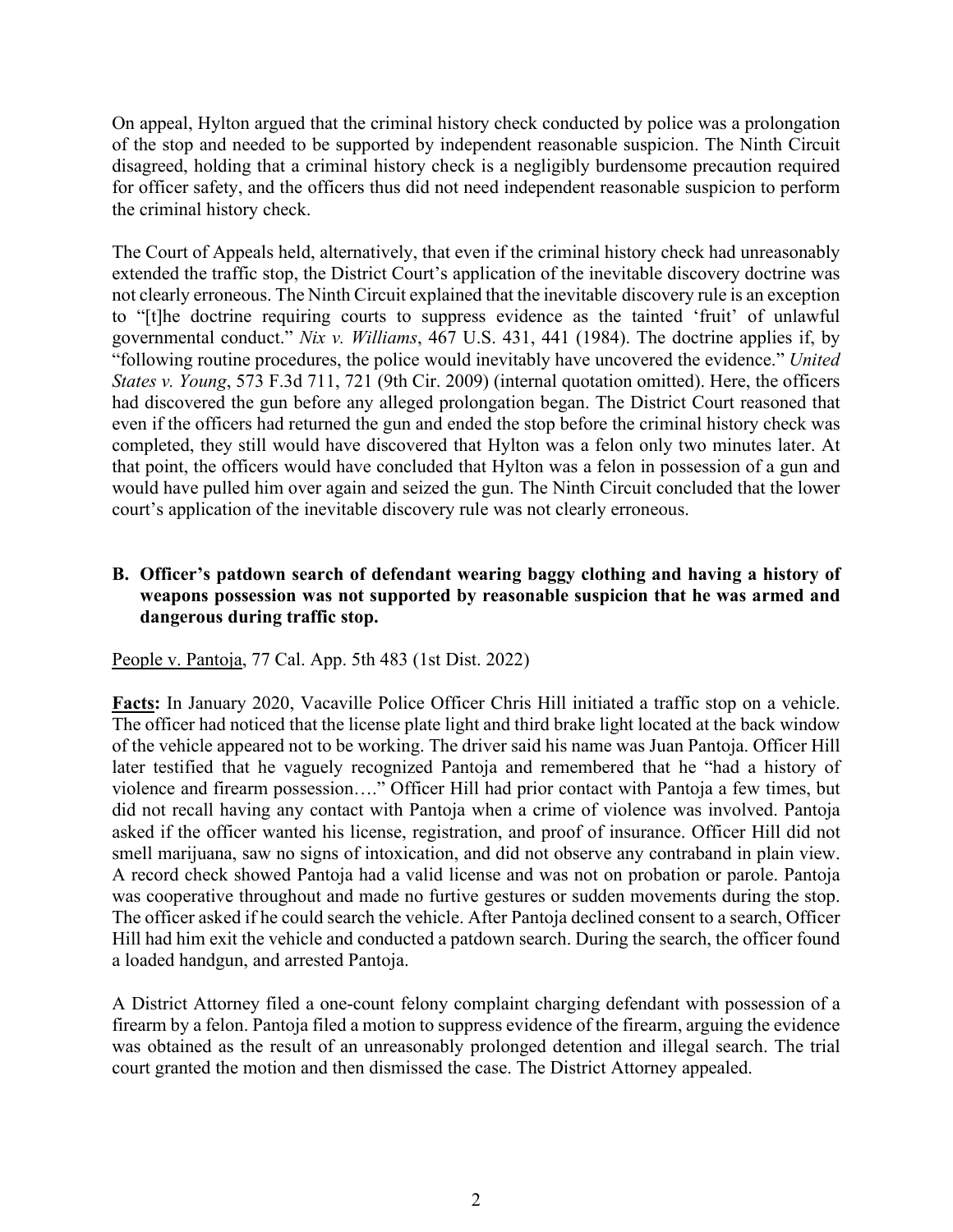**Held:** The First District Court of Appeal observed that the United States Supreme Court has held that there exists "a narrowly drawn authority to permit a reasonable search for weapons for the protection of the police officer, where he has reason to believe that he is dealing with an armed and dangerous individual, regardless of whether he has probable cause to arrest the individual for a crime. The officer need not be absolutely certain that the individual is armed; the issue is whether a reasonably prudent man in the circumstances would be warranted in the belief that his safety or that of others was in danger." (See *King v. State of California* (2015) 242 Cal.App.4th 265, 283, quoting *Terry v. Ohio* (1968) 392 U.S. 1.) However, "[t]he officer must be able to point to specific and articulable facts together with rational inferences therefrom which reasonably support a suspicion that the suspect is armed and dangerous." (*People v. Dickey* (2nd Dist. 1994) 21 Cal.App.4th 952, 956.) "[A]n 'inchoate and unparticularized suspicion or "hunch"' is insufficient." (*In re Jeremiah S.* (1st Dist. 2019) 41 Cal.App.5th 299, 305.)

Viewing the evidence in the light most favorable to the trial court's ruling, the First District concluded that Officer Hill's pat search was not supported by reasonable suspicion. Pantoja was dressed appropriately for the weather,<sup>[2](#page-2-0)</sup> he was cooperative during the stop, he made no furtive or sudden movements, and Officer Hill never testified that any of Pantoja's conduct suggested he was trying to hide a weapon. The Court found the officer's description of Pantoja's history of weapons was insufficient to support reasonable suspicion. Considering the evidence in the light most favorable to the trial court's ruling and deferring to the trial court's implied factual and credibility findings, the Court of Appeal concluded that the trial court properly granted Pantoja's motion to suppress, and affirmed.

## **C. Plaintiff's showing that the prosecution ended without a conviction is enough to support the favorable termination element of a 42 U.S.C. section 1983 Fourth Amendment malicious prosecution claim.**

Thompson v. Clark, 142 S. Ct. 1332 (2022)

**Facts:** Larry Thompson was living with his fiancée and their newborn baby in a Brooklyn apartment in New York. In January 2014, Thompson's sister-in-law, who apparently suffered from a mental illness, also stayed there. She called 911 to report that Thompson was sexually abusing his one-week-old baby daughter. When Emergency Medical Technicians ("EMTs") arrived, Thompson denied that anyone had called 911. When the EMTs returned with four police officers, Thompson told them that they could not enter without a warrant. The police nonetheless entered and, after a brief scuffle, handcuffed Thompson. Later, medical professionals examining the baby at a hospital found no signs of abuse.

The police officers arrested Thompson for resisting their entry into his apartment. He was charged in a criminal complaint with obstructing governmental administration and resisting arrest. He was

<span id="page-2-0"></span><sup>&</sup>lt;sup>2</sup> When asked by the trial prosecutor whether he believed Pantoja was armed or dangerous, Officer Hill cited Pantoja's baggy clothing that "naturally has bulges in it" and Pantoja's "history of weapons" as reasons to pat him down. Asked again, "did you believe he was presently armed and dangerous?" Hill responded, "There's a good possibility or chance, yes." The trial court found this indicated Hill's belief was "all speculative, and he didn't have any specific or articulable facts to believe that this individual was presently armed or dangerous."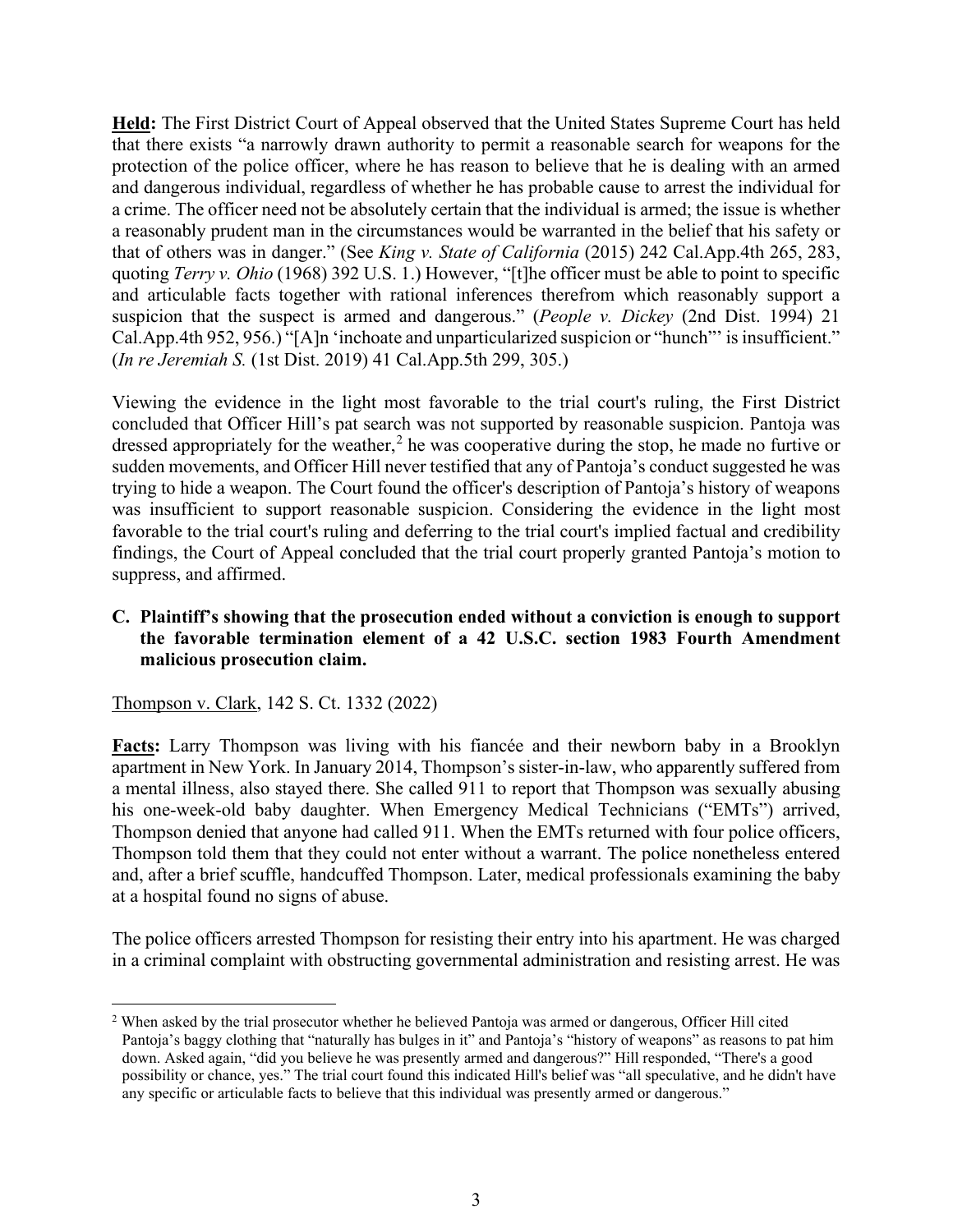detained for two days before being released. The charges against Thompson were dismissed before trial without any explanation by the prosecutor or judge.

After the dismissal, Thompson filed suit under 42 U. S. C. section 1983, alleging several constitutional violations, including a Fourth Amendment claim for malicious prosecution. To prevail on a Fourth Amendment Section 1983 claim for malicious prosecution under Second Circuit precedent established in *Lanning* v. *Glens Falls*, 908 F. 3d 19, 22 (2nd Cir. 2018), Thompson had to show that his criminal prosecution ended not merely without a conviction, but also with some affirmative indication of his innocence. The District Court, bound by *Lanning*, held that Thompson's criminal case had not ended in a way that affirmatively indicated his innocence because Thompson could not offer any substantial evidence to explain why his case was dismissed.

The Second Circuit, adhering to its precedent in *Lanning*, affirmed the dismissal of Thompson's claim. The United States Supreme Court granted certiorari to resolve a split<sup>[3](#page-3-0)</sup> among the Courts of Appeals over how to apply the favorable termination requirement of the Fourth Amendment claim under Section 1983 for malicious prosecution.

**Held:** The United States Supreme Court initially noted that Section 1 of Civil Rights Act of 1871, now codified at 42 U.S.C. section 1983, created a species of federal tort liability for individuals to sue state and local officers for deprivations of constitutional rights. The Court explained that to determine the elements of a constitutional claim under Section 1983, the Supreme Court's practice is to first look to the elements of the most analogous tort as of 1871 when Section 1983 was enacted, so long as doing so is consistent with "the values and purposes of the constitutional right at issue." *Manuel* v. *Joliet*, 580 U. S. 357, 370 (2017) (Alito, J., dissenting).

Here, Thompson brought a Fourth Amendment claim under Section 1983 for malicious prosecution, which the Court noted has sometimes been referred to as a claim for unreasonable seizure pursuant to legal process. The Supreme Court stated that the most analogous tort to this Fourth Amendment claim is malicious prosecution, a determination shared by most of the Courts of Appeals to consider the question. The Court explained that the wrongful initiation of charges without probable cause is the gravamen of both the Fourth Amendment claim for malicious prosecution and the tort of malicious prosecution. One of the required elements of the malicious prosecution tort was a favorable termination of the underlying criminal prosecution.

Because the American tort-law consensus as of 1871 did not require a plaintiff in a malicious prosecution suit to show that his prosecution ended with an affirmative indication of innocence, the Supreme Court similarly construed Thompson's Fourth Amendment claim under Section 1983 for malicious prosecution. The Court declared that doing so was consistent with "the values and purposes" of the Fourth Amendment. *Manuel*, 580 U. S., at 370. The Court explained that questions concerning whether a criminal defendant was wrongly charged, or whether an individual may seek redress for a wrongful prosecution, cannot reasonably depend on whether the prosecutor or court happened to explain why charges were dismissed. The Court added that requiring a plaintiff to show that his prosecution ended with an affirmative indication of innocence is not necessary to protect officers from unwarranted civil suits, as officers are still protected by the

<span id="page-3-0"></span><sup>3</sup> See, *e.g.*, *Kossler* v. *Crisanti*, 564 F. 3d 181, 187 (3rd Cir. 2009) (en banc); *Cordova* v. *Albuquerque*, 816 F. 3d 645, 649 (10th Cir. 2016); and *Laskar* v. *Hurd*, 972 F. 3d 1278, 1282 (11th Cir. 2020).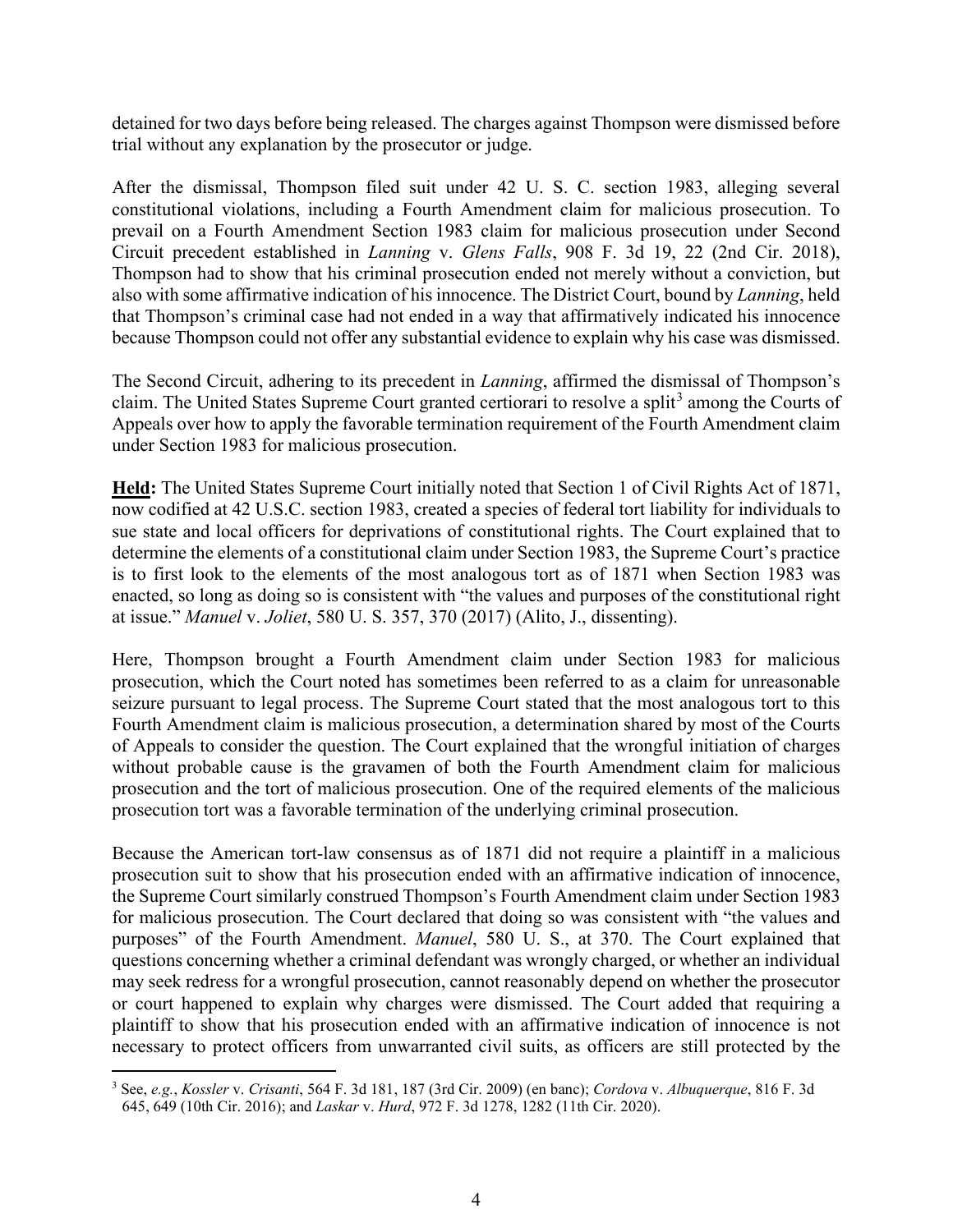requirement that the plaintiff show the absence of probable cause and by qualified immunity.

The Supreme Court thus concluded that to demonstrate a favorable termination of a criminal prosecution for purposes of the Fourth Amendment claim under Section 1983 for malicious prosecution, a plaintiff need only show that his prosecution ended without a conviction, and Thompson had satisfied that requirement here. Accordingly, The Supreme Court reversed the judgment of the Second Circuit and remanded.

Justices Alito, Thomas, and Gorsuch dissented. The dissent argued that the majority recognized a novel hybrid claim by "stitching together elements taken from two very different claims: a Fourth Amendment unreasonable seizure claim and a common-law malicious-prosecution claim." The dissent maintained this approach had no basis in the Constitution, and the Court should simply have held that a malicious-prosecution claim may not be brought under the Fourth Amendment.

*For a more detailed discussion of this case, please see Client Alert Vol. 37, No. 7, available at [www.jones-mayer.com.](https://jones-mayer.com/)*

# **QUALIFIED IMMUNITY**

# **Police officer was not entitled to qualified immunity as to claimed post-handcuffed punching and dog-biting.**

Hughes v. Rodriguez, 2022 U.S. App. LEXIS 10788 (9th Cir. Apr. 21, 2022)

**Facts:** In November 2017, Corey Hughes escaped from a San Joaquin County Jail highway work crew. He was not captured until about three weeks later after agents from the California Department of Corrections and Rehabilitation's Fugitive Apprehension Team ("CDCR agents") learned that Hughes might be hiding at the Stockton home of a friend. The Stockton Police Department was contacted to participate in Hughes's extraction from the home. Officer Michael Rodriguez was one of the officers who arrived at the home. Officer Rodriguez was accompanied by Cain, a trained police dog. An entry team consisting of CDCR agents, Officer Rodriguez, and Cain gathered in the home's front entryway. Hughes and law enforcement disputed what happened thereafter, but Hughes was apprehended from the home. During his capture, Hughes sustained dog bites and bruising to his leg, and minor abrasions to his head and face.

Hughes sued Officer Rodriguez and other officers under 42 U.S.C. section 1983 for excessive force and brought related state law claims. The District Court granted the officers' motion for summary judgment on all claims. Hughes appealed, contending that even though objective bodycam footage largely disproved his testimony, (1) disputes of material fact remained as to whether excessive force was used in violation of the Eighth Amendment and state law, and (2) the officers were not entitled to qualified immunity.

**Held:** Applying *Scott v. Harris*, 550 U.S. 372, 378 (2007), the Ninth Circuit Court of Appeals noted that for purposes of ruling on a motion for summary judgment, a District Court may properly view the facts in the light depicted by bodycam footage and its accompanying audio, to the extent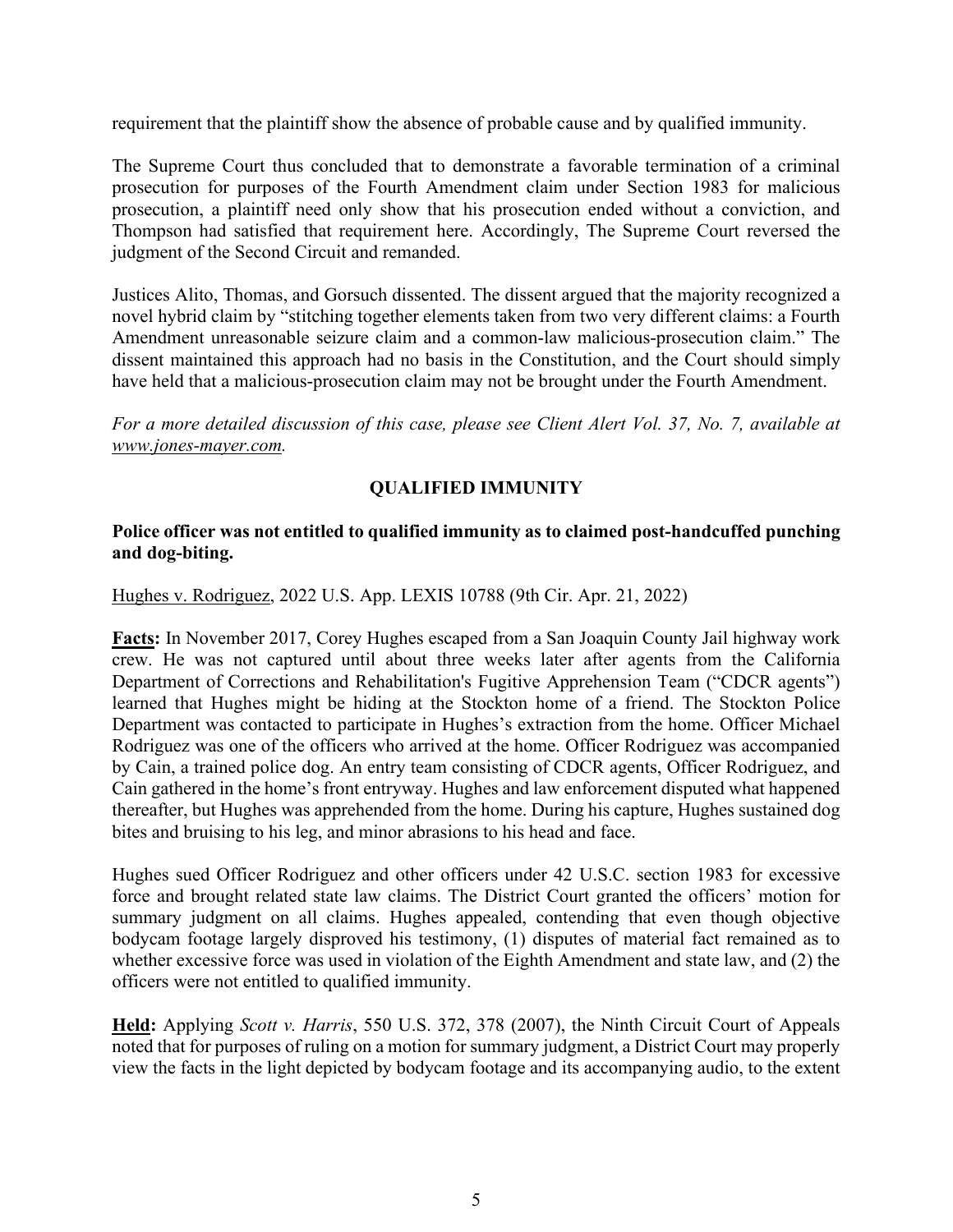the footage and audio "blatantly contradict[]"[4](#page-5-0) testimonial evidence. The Court determined that in this case, the bodycam footage and audio did not blatantly contradict all of Hughes's testimony. While the bodycam footage did blatantly disprove his claim regarding the duration of his alleged beating by the entry team members, it did not blatantly disprove his claim that he was punched after he was handcuffed. Thus, while the Court viewed the facts blatantly contradicted by the bodycam footage in the light depicted by the videotape and its audio to conclude that Hughes did not attempt to surrender to the officers, the Court viewed all other facts, including his allegation that Officer Rodriguez punched him after he was handcuffed and subdued, in the light most favorable to plaintiff Hughes as the nonmoving party, on summary judgment.

The Ninth Circuit next considered the excessive force claim under the qualified immunity analysis as to (1) whether there had been a violation of a constitutional right; and (2) whether that right was clearly established at the time of the officer's alleged misconduct.<sup>[5](#page-5-1)</sup> Because the Eighth Amendment applies equally to convicted prisoners inside or outside the walls of the penal institution, the Court analyzed Hughes's claim of excessive force under the Eighth Amendment. The Court held that while the initial use of a dog was clearly proportional to the threat posed by Hughes before he was handcuffed, whether the alleged post-handcuff beating and dog-biting occurred, and whether it was proportional to the threat Officer Michael Rodriguez reasonably perceived by a handcuffed plaintiff, were questions for the trier of fact. The Court further held that Officer Rodriguez was not entitled to qualified immunity under Section 1983 as to the claimed post-handcuff beating and dog-biting because it was clearly established law that beating a handcuffed convict violates the Eighth Amendment.<sup>[7](#page-5-3)</sup> The Court accordingly reversed the District Court's summary judgment in favor of Officer Rodriguez.

### **PUBLIC RECORDS**

**Arrest information was not subject to public disclosure because the disclosure mandate in the Government Code regarding arrests extended only to information pertaining to contemporaneous police activity.** 

Kinney v. Superior Court, 77 Cal. App. 5th 168 (5th Dist. 2022)

Facts: In February 2021, Alisha Kinney sent a request to the County of Kern (the "County"; real party in interest here), under the California Public Records Act (the "Act") (Government Code section 6250 et seq.)<sup>[8](#page-5-4)</sup> seeking the names of all persons arrested by the Kern County Sheriff's Department for driving under the influence ("DUI") from March 1, 2020 to April 1, 2020. The County provided a copy of a report reflecting the three DUI arrests made by the Sheriff's

<span id="page-5-0"></span><sup>4</sup> *Id.* at 380.

<span id="page-5-1"></span><sup>5</sup> *Ashcroft v. al-Kidd*, 563 U.S. 731, 735, 131 S. Ct. 2074, 179 L. Ed. 2d 1149 (2011).

<span id="page-5-2"></span><sup>6</sup> Law enforcement officials were aware that Hughes was in a home familiar to him (but not the officers), did not know whether Hughes was armed, and knew that prior weapons possession convictions. See *Miller v. Clark County*, 340 F.3d 959, 965 (9th Cir. 2003).<br><sup>7</sup> Hudson v. McMillian, 503 U.S. 1, 4 (1992). See also Mendoza v. Block, 27 F.3d 1357, 1362 (9th Cir. 1994).

<span id="page-5-3"></span>

<span id="page-5-4"></span><sup>&</sup>lt;sup>8</sup> Section 6250 provides in part: "... [T]he Legislature, mindful of the right of individuals to privacy, finds and declares that access to information concerning the conduct of the people's business is a fundamental and necessary right of every person in this state."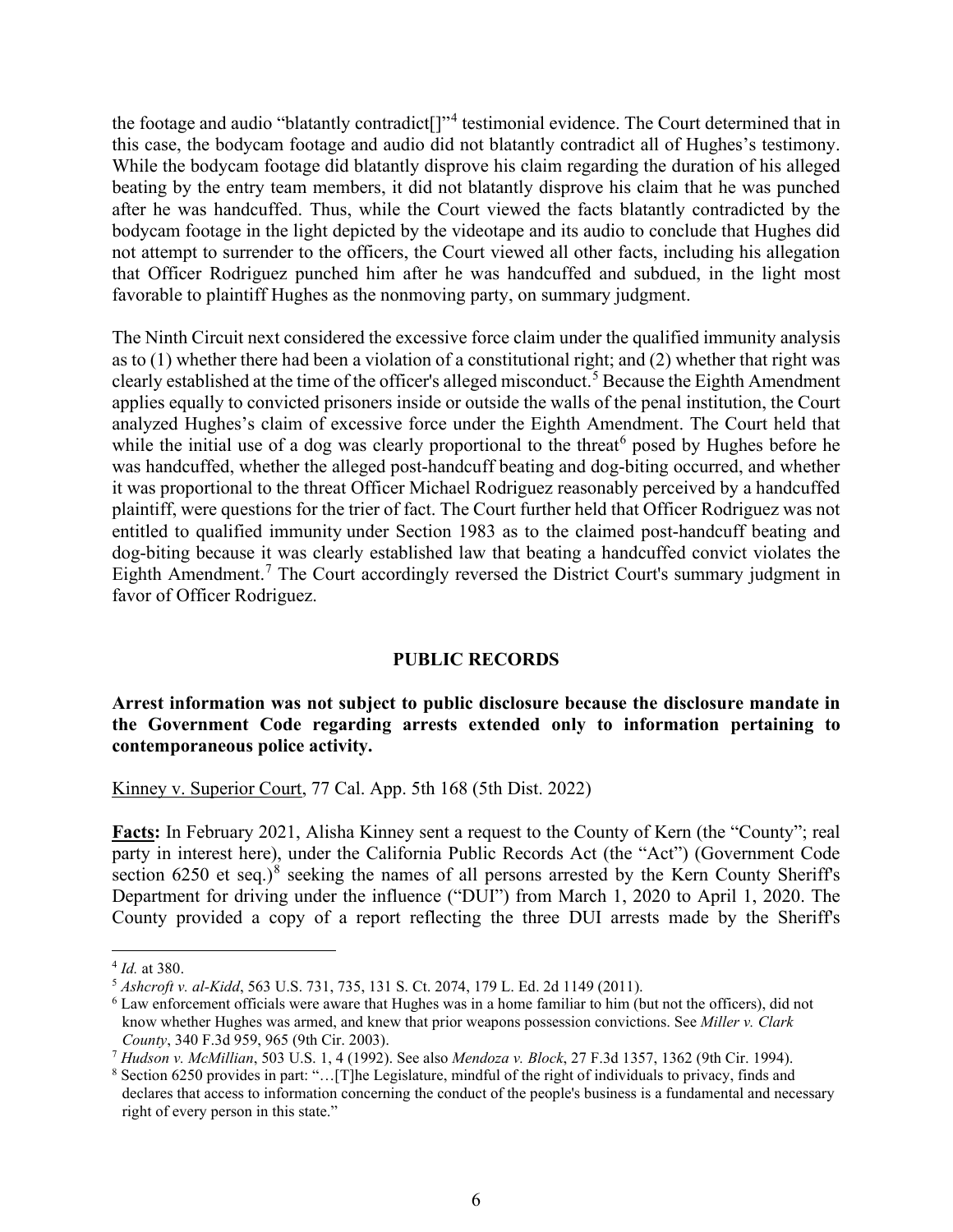Department during Kinney's specified timeframe but redacted the names of the three arrestees. The County explained that the arrestees' names had been redacted because "that information is protected and exempt from disclosure pursuant to California Government Code 6254(k)[,]" and other statutes

Kinney filed a verified petition for writ of mandate in Kern County Superior Court, alleging she was entitled to the full names of the three arrestees under Section 6254(f)(1). In April 2021, the County filed a demurrer to Kinney's petition on the ground that it failed to "state facts sufficient to constitute a cause of action." The demurrer argued, relying on the holding in *County of Los*  Angeles v. Superior Court (Kusar),<sup>[9](#page-6-0)</sup> that "the records to be disclosed under section 6254, subdivision (f)(1) and (2), are limited to current information and records of the matters described in the statute and which pertain to contemporaneous police activity."[10](#page-6-1) As Kinney's February 2021 request sought information that was 11 to 12 months old, the County implicitly argued that the request was not a request for "contemporaneous" information and thus not subject to disclosure under Section 6254(f)(1). The trial court sustained the County's demurrer to Kinney's petition without leave to amend. Kinney filed a verified petition for writ of mandate in the Fifth District Court of Appeal seeking extraordinary writ relief to compel the superior court to vacate its order sustaining the County's demurrer and to enter a new order directing the County to provide the arrestees' names.<sup>[11](#page-6-2)</sup>

**Held:** Government Code section 6254 provides a description of public records which are not required to be disclosed by Chapter 3.5 (relating to Inspection of Public Records) of the Government Code. Section 6254(f)(1) requires state and local law enforcement agencies to make public, among other things, the "full name…of every individual arrested by the agency" (unless such disclosure would endanger the safety of a person involved in an investigation or the successful completion of an investigation). (Section 6254(f)(1).) The Fifth District Court of Appeal noted that although Section 6254(f)(1)'s, mandate had been interpreted to be "limited to current information and records of the matters described in the statute and which pertain to contemporaneous police activity[,]"[12](#page-6-3) the Legislature had not defined "contemporaneous" as that term is used in the *Kusar* decision. The Court declared, however, that it did not need to discern the precise definition of "contemporaneous" as that term applied to Section 6254(f)(1)'s, disclosure mandate. The Court explained that the *Kusar* court's holding and reasoning supported the conclusion that the arrest information at issue here—i.e., the three arrestees' names—which was 11 to 12 months old when Kinney made her request to the County, should not be considered "contemporaneous."

The *Kusar* court, after reviewing Section 6254(f)'s, legislative history, concluded that the Legislature "demonstrated a legislative intent only to continue the common law tradition of contemporaneous disclosure of individualized arrest information in order to prevent secret arrests and to mandate the continued disclosure of customary and basic law enforcement information to

<span id="page-6-0"></span><sup>9</sup> 18 Cal.App.4th 588 (2nd Dist. 1993).

<span id="page-6-1"></span> $^{10}$  *Id.* at p. 601.

<span id="page-6-2"></span> $11$  "Pursuant to section 6259, subdivision (c), an order of the trial court under the Act, which either directs disclosure of records by a public official or supports the official's refusal to disclose records, is immediately reviewable by petition to the appellate court for issuance of an extraordinary writ. …" (*City of San Jose v. Superior Court*, 74 Cal.App.4th 1008, 1016 (6th Dist. 1999).)

<span id="page-6-3"></span><sup>12</sup> *Kusar, supra*, 18 Cal.App.4th at p. 601.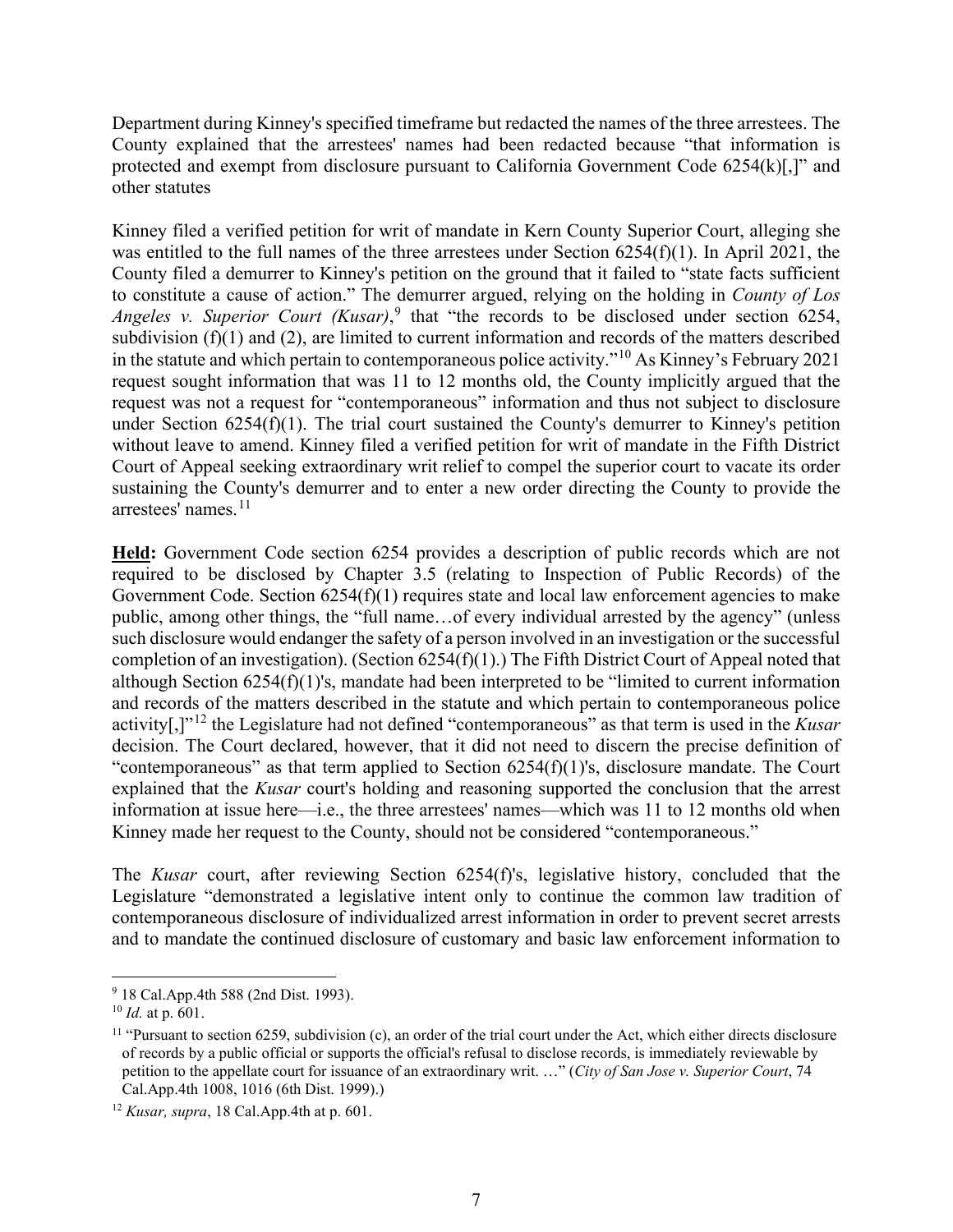the press."[13](#page-7-0) *Kusar* held that, "[b]ased on the legislative purpose and intent which we glean from the legislative history, we conclude that the records to be disclosed under section 6254, subdivision  $(f)(1)$  and  $(2)$ , are limited to current information and records of the matters described in the statute and which pertain to contemporaneous police activity." (*Kusar, supra*, at p. 601.)

Guided by the *Kusar* court's conclusion that the purpose of Section 6254(f)'s disclosure exceptions was *only* to prevent secret arrests and provide basic law enforcement information to the press, the Fifth District concluded that the arrest information Kinney sought here – which was 11 to 12 months old when Kinney requested it from the County – was not "contemporaneous" because after 11 to 12 months, releasing the arrestees' names would not serve the purpose of preventing clandestine police activity. The Fifth District Court of Appeal concluded that the trial court could have correctly sustained the demurrer without leave to amend based on *Kusar*'s holding that Section 6254(f)(1)'s disclosure mandates are limited only to information pertaining to "contemporaneous" police activity, as that holding remained valid authority. The Court accordingly denied Kinney's petition on this ground.

*For a more detailed discussion of this case, please see Client Alert Vol. 37, No. 6, available at [www.jones-mayer.com.](https://jones-mayer.com/)*

# **MISCELLANEOUS**

## **Yahoo and Facebook's search of child pornographer's data was not a Fourth Amendment violation as they had legitimate, independent reasons to do so.**

United States v. Rosenow, 2022 U.S. App. LEXIS 11371 (9th Cir. Apr. 27, 2022)

**Facts:** Yahoo and Facebook are electronic communication service providers ("ESPs") that provide online private messaging services. The federal Protect Our Children Act of 2008 requires ESPs to report "any facts or circumstances from which there is an apparent violation of" specified criminal offenses involving child pornography. (18 U.S.C. section 2258A(a)(1)-(2).) ESPs report to the National Center for Missing and Exploited Children ("NCMEC"), a non-profit organization that is statutorily required to operate the "CyberTipline," which is an online tool that ESPs use to report internet-related child sexual exploitation. In September 2014, Yahoo learned of user accounts selling child pornography and began an internal investigation. Yahoo filed a CyberTip report and additionally contacted the FBI and Homeland Security due to the urgency of its concerns regarding children in immediate danger. The FBI opened its own investigation. As Yahoo's internal investigation proceeded, the ESP determined that Yahoo user Carsten Rosenow was a buyer of child-exploitation content regularly communicating with sellers about his sex tourism in the Philippines. Rosenow arranged these illegal activities through online messaging services provided by Yahoo and Facebook. Yahoo filed another CyberTip and the FBI requested Yahoo to preserve the communication of users like Rosenow who were associated with the FBI's investigation. Finding more such communications by Rosenow, Yahoo in December 2015 filed another CyberTip and met with the FBI and NCMEC in February 2016 to discuss Yahoo's investigations.

<span id="page-7-0"></span><sup>13</sup> *Id.* at pp. 598.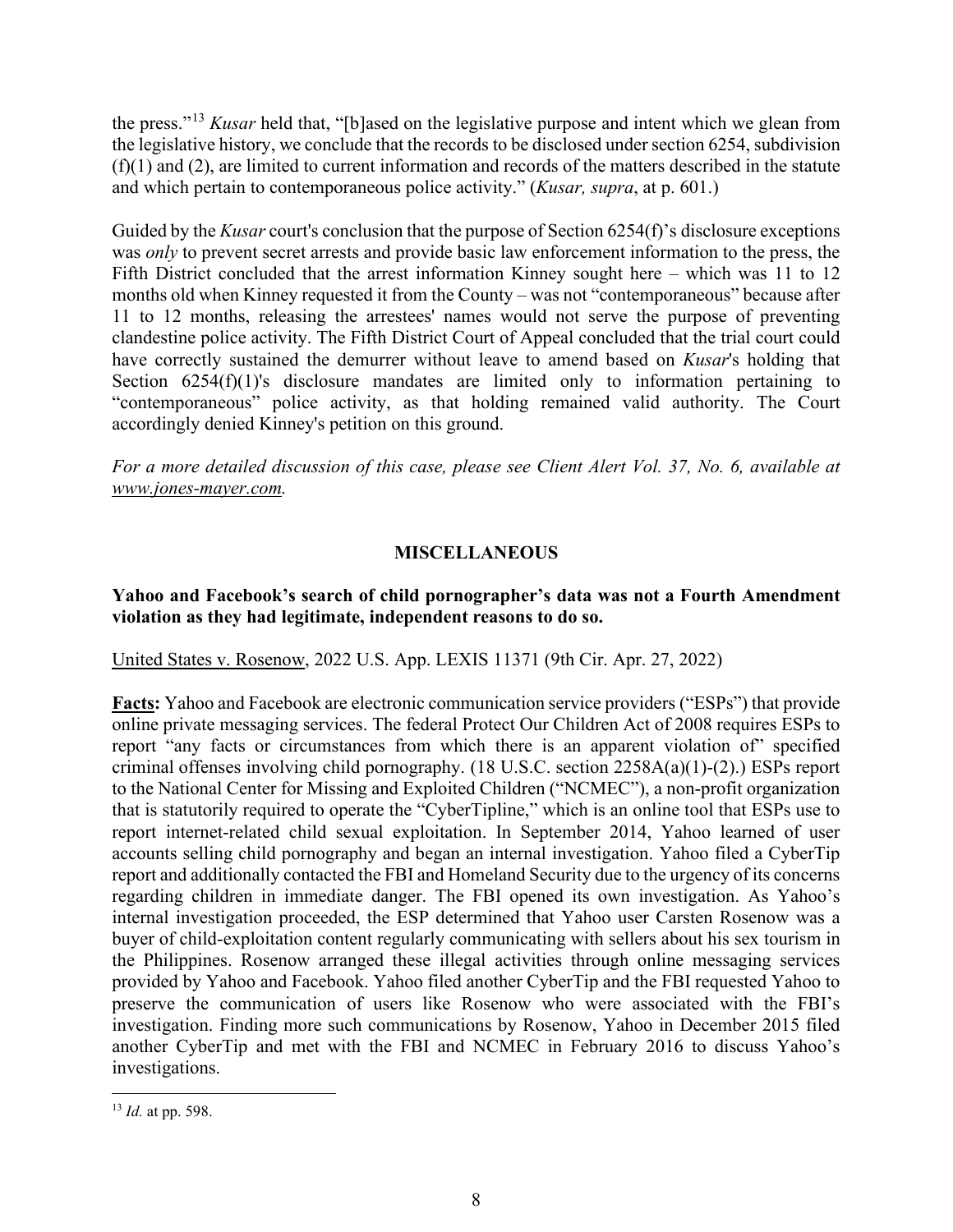An investigating FBI agent learned of Rosenow's Facebook account and sent preservation requests to Facebook and filed administrative subpoenas in 2017 for certain user account information, indicating child safety concerns which – unbeknownst to the FBI agent - automatically triggered Facebook's review of Rosenow's account activity. Facebook discovered child-exploitation content that violated its terms of use, immediately disabled Rosenow's accounts, and filed two CyberTips with NCMEC. NCMEC then forwarded these CyberTips to the FBI agent. In July 2017, the agent sought search warrants for evidence of child pornography offenses and child sex tourism, relying almost exclusively on evidence in Yahoo's and Facebook's CyberTips. Two days later, the FBI arrested Rosenow when he returned from a trip to the Philippines. The FBI's searches of Rosenow's electronic devices revealed significant child pornography, including numerous videos of Rosenow himself.

A District Court denied Rosenow's motion to suppress all the evidence obtained from Yahoo and Facebook's searches of his online communications. After a jury trial, Rosenow was convicted of attempted sexual exploitation of a child and of possession of sexually explicit images of children. Rosenow appealed.

**Held:** The Ninth Circuit Court of Appeals explained that the Fourth Amendment's guarantee of the right to be free from "unreasonable searches and seizures"[14](#page-8-0) by the government does not protect against intrusive conduct by private individuals acting in a private capacity.[15](#page-8-1) However, a private search or seizure may implicate the Fourth Amendment where the private party acts "as an agent of the Government or with the participation or knowledge of any governmental official."<sup>16</sup>

On appeal, Rosenow argued that the evidence discovered by Yahoo and Facebook should be suppressed because they were acting as government agents when they searched his online accounts. First, he argued that two federal statutes—the Stored Communications  $Act^{17}$  $Act^{17}$  $Act^{17}$  and the Protect Our Children Act—transformed the ESPs' searches into governmental action. Second, Rosenow argued that the government was sufficiently involved in the ESPs' searches of the defendant's accounts to trigger Fourth Amendment protection. He argued that he had a right to privacy in his digital data and that the government's preservation requests and subpoenas, submitted without a warrant, violated the Fourth Amendment.

The Court held the government's requests that Yahoo preserve records related to the Rosenow's private communications did not amount to an unreasonable seizure, explaining that the Stored Communications Act does not authorize ESPs to do anything more than access information already contained on *their* servers as dictated by their terms of service, [18](#page-8-4) and that an ESP can search through all of the stored files on its server and disclose them to the government without violating the Fourth Amendment. Moreover, the Protect Our Children Act provides that the statute "shall [not] be construed to require" an ESP to "monitor" users or their content or "affirmatively search,

<span id="page-8-0"></span><sup>14</sup> U.S. Const. amend. IV.

<span id="page-8-1"></span><sup>15</sup> *United States v. Jacobsen*, 466 U.S. 109, 113 (1984).

<span id="page-8-2"></span><sup>16</sup> *Id.* (internal quotation marks and citation omitted).

<span id="page-8-3"></span><sup>&</sup>lt;sup>17</sup> Under the Stored Communications Act, an ESP, upon receiving a preservation request, "shall take all necessary steps to preserve records and other evidence in its possession" for up to 180 days "pending the issuance of a court order or other process." 18 U.S.C. section 2703(f).

<span id="page-8-4"></span><sup>18</sup> See 18 U.S.C. section 2701(c).